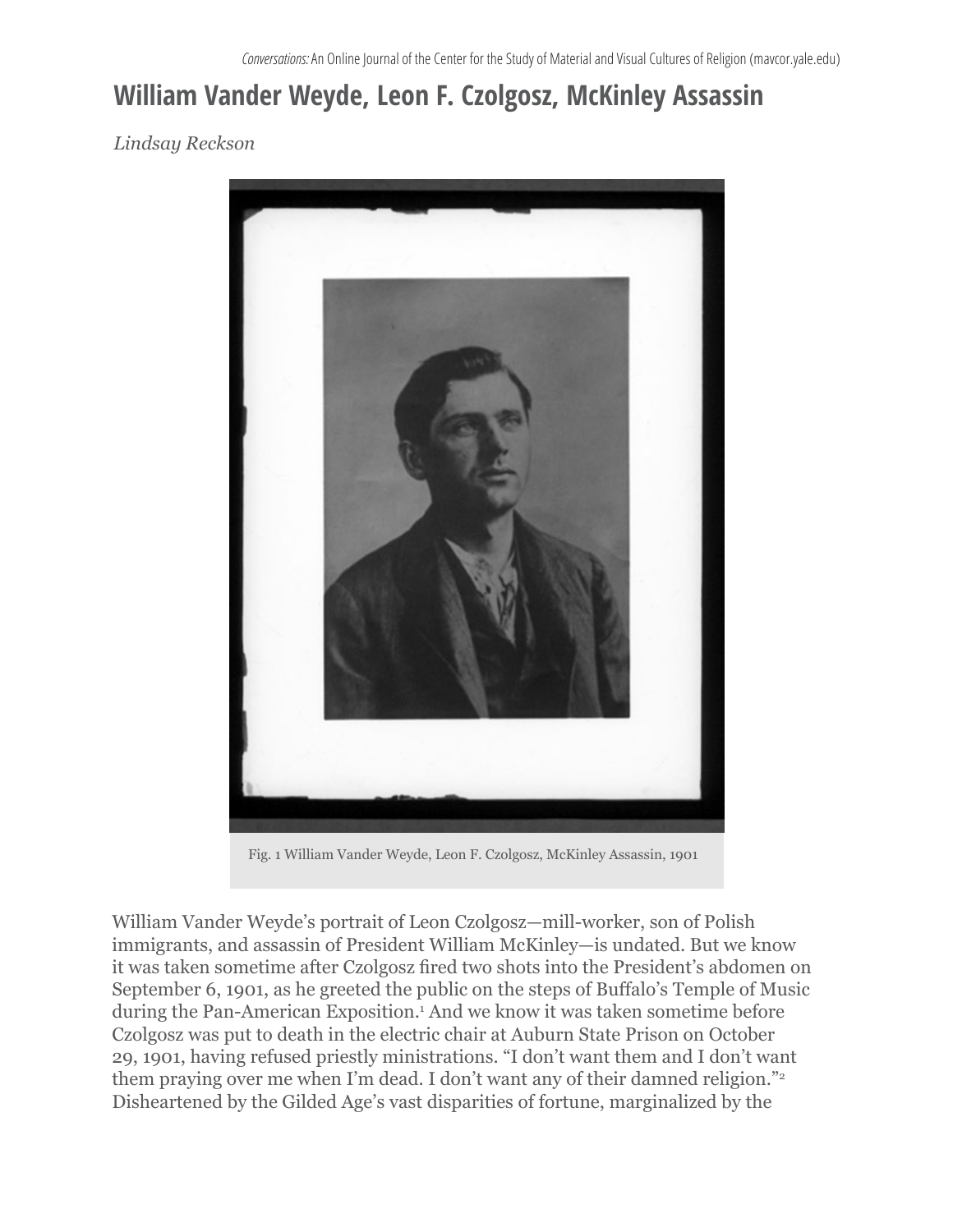Protestant discourse of American progress, and inspired by the revolutionary tenor of anarchist dissent, Czolgosz noted that he shot the President "for the sake of the common people."3 He was sentenced to death following a rapid pace trial; the jury took just twenty-five minutes to return their verdict.

After Czolgosz shot McKinley, William Vander Weyde shot Czolgosz. Vander Weyde was what the turn-of-the-century identified as a new species of "news-photographer," with most of his images commissioned to illustrate investigative reporting in newspapers and weekly magazines. As *Broadway* magazine noted in an 1898 profile of Vander Weyde, "one can scarcely pick up two consecutive copies of progressive newspapers like the *World* and *Journal*, *The Illustrated American*, *Harper's Weekly* or *Munsey's* without seeing on one or more of the most absorbing pictures the legend, 'Copyright by Vander Weyde.' These words are never found on a 'slow' picture."<sup>4</sup> Employing faster film and shutter speeds than his nineteenth-century predecessors, Vander Weyde produced images that were clear-eyed, "quick," and ubiquitous.<sup>5</sup>

Vander Weyde's portrait of Czolgosz yokes the development of visual technologies to the pace of modern punishment; it is at once a bringing to light and a bringing to death. Perched between the turn-of-the-century's apotheosis of speed and an arresting stillness, the image resists any effort to narrate technological development—and particularly the co-emergence of photographic and electric technologies—through an uncomplicated account of the secular. Early debates around the use of the electric chair pivoted, for example, on the convergence of state and divine power. In the winter of 1887, as New York's state legislature debated introducing the electric chair for capital punishment, novelist and editor William Dean Howells wrote to *Harper's Weekly* with a wry protest:

One journal has drawn an interesting picture of the simple process, and I have fancied the executions throughout the State taking place from the Governor's office, where his private secretary, or the Governor himself, might touch a little annunciation-button, and dismiss a murderer to the presence of his Maker with the lightest pressure of the finger.<sup>6</sup>

Linking lethal electrocution to public taste for spectacular feats of long-distance electrification, Howells decried the abstraction of death enabled by the chair, its status as entertainment in an increasingly electrified American infrastructure. Through the idiom of touching a button, Howells cited and reconfigured the nineteenth century's technological enthusiasm—its quasi-religious worship of electricity's spiritual and material potential—to register the limits of electric technologies for Progressive thought.7

By the turn of the century—the moment of Czolgosz's execution—electrocution had become America's preferred method of capital punishment. Politicians and reformers celebrated electrocution as a critical improvement in executions, a boon to modern death that paralleled and reinforced the boon that push-button technologies had offered to modern life.8 Yet the avowed hope of the chair's proponents—that electrocution would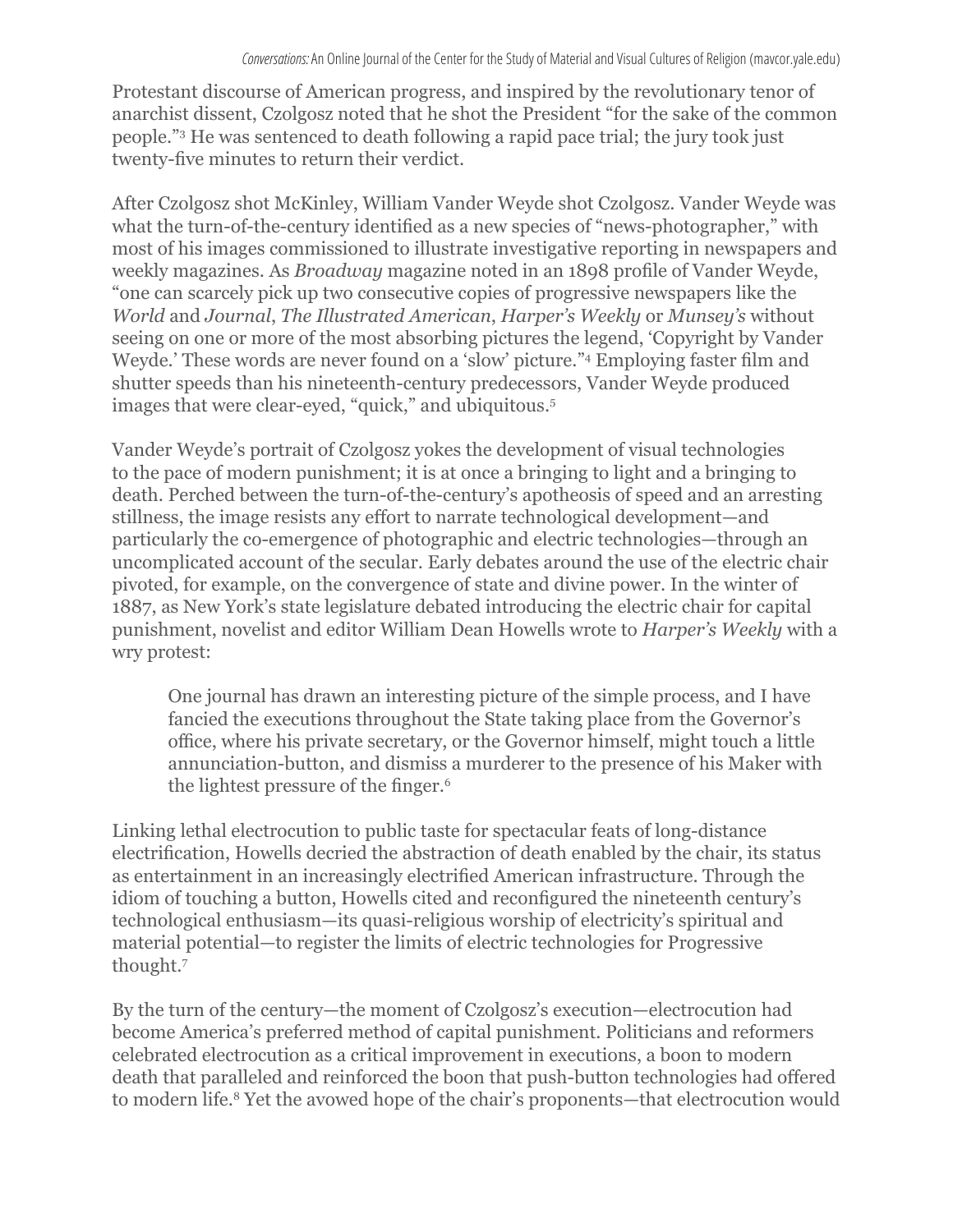be quicker, cleaner, and less painful than hanging—was repeatedly shown to be a false one. By 1904, Howells would offer an even more strident critique of electrocution, or what he described as state-inflicted manslaughter. Responding to the perhaps inevitable failure of the electric chair to kill without killing, Howells wrote of the failure of vision that plagued the chair's early advocates:

They could not foresee that the mystical element whose agency they had invoked [...] could bungle its sacred mission. The culprit would be carefully seated, somewhat as the subject of photography is, and assuming as cheerful or as submissive an expression as possible, would be thrilled into the other world with the touch of a button, or the turn of a key, by the hand of a scientific gentleman, or at least an educated electrician, on the other side of a wall or screen.9

Like Howells's essay, Vander Weyde's image registers an unsettling proximity between the disciplinary function of the electric chair and the aesthetic function of the photograph. As Howells suggests, if to be electrocuted is to be thrilled by the touch of a button, then electrocution's attractiveness as a method of capital punishment might echo and redouble the popularity of the hand camera, which, as Alfred Stieglitz observed in 1897, offered photography to the masses as entertainment, or "no work and lots of fun."As Stieglitz put it, Kodak's marketing slogan "You press the button, we do the rest" worked to "enlarg[e]" "the ranks of enthusiastic Button Pressers" to potentially "enormous dimensions."10 Invented in 1888, two years before the first electric chair was installed in New York's Auburn State Prison, Kodak's hand camera made buttonpressing available to the masses. Thus Howells links the cultural shock of electrocution to the work of art in the age of mechanical reproduction: thrilling but also potentially numbing or deadening, and available to almost anyone.

Superimposing the death chamber and the photographic studio, Vander Weyde's image makes visible the reifying force of electrocution: its transformation into cheerful routine, its consolidation of "sacred" event and streamlined manufacture. Newly linked to the temporality of the news and the rhythms of mass communication, the image points to the turn of the century's specific conjunction of aesthetic, disciplinary, and material fascination with immediacy.11 The glorification of speed was at once cultural and physiological; juxtaposing electricity's movement to the comparatively slower work of the nervous system, for example, early experiments in electrocution aimed to prove that an electric current would travel through the body faster than nerve signals, making the process entirely painless.12 Similarly, the instantaneity of shock and image increasingly paralleled the speed of modern information. As Tim Armstrong points out, the proliferation of media reports surrounding early electrocutions meant that death itself looked increasingly like a function of technological reproduction, an event of one's fingertips.<sup>13</sup>

Somewhere between an annunciation and a mug shot (see Fig. 2), Vander Weyde's portrait of Czolgosz squares the difference between witnessing and button-pressing, the Word made flesh and the disincarnating work of modern technology.14 As Howells intimated, touching a button made possible the mass reproducibility of corpses as both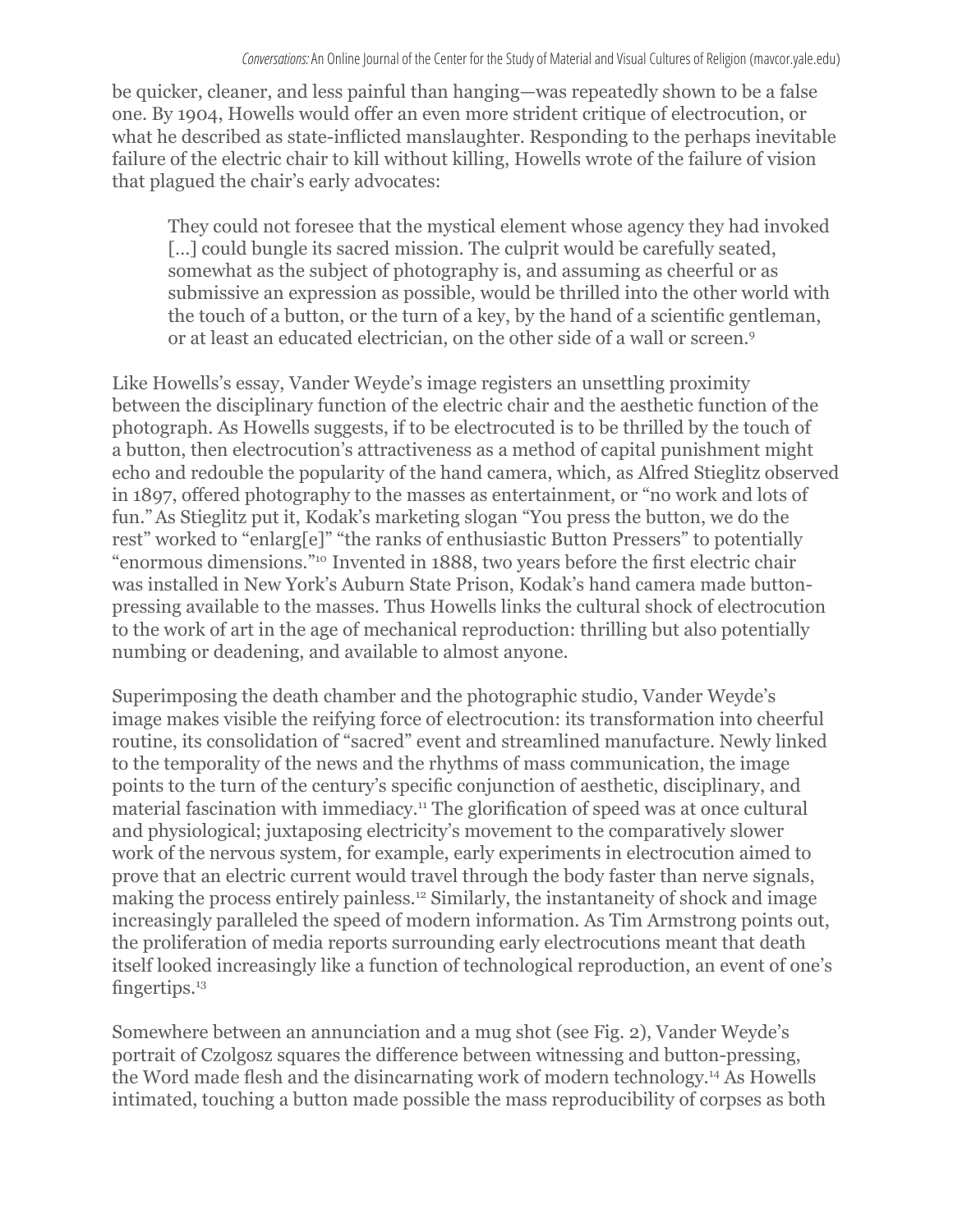| NAME                              | Leon Frank Czolgosz              | ALIASES Fred Nieman                                                                                                                                                                 |
|-----------------------------------|----------------------------------|-------------------------------------------------------------------------------------------------------------------------------------------------------------------------------------|
| NO.<br>757                        | sax 10:10                        | White<br>COLOR                                                                                                                                                                      |
| Murder 1st deg.<br><b>CRIME</b>   |                                  | DATE OF ARREST Sett. 6, 1901                                                                                                                                                        |
|                                   | PLACE ARRESTED BUSTRIO, N. Y.    | COUNTY                                                                                                                                                                              |
| <b>ARRESTED BY</b>                | Solomon, Geary, Foster           | <b>PRECINCT</b><br>-144                                                                                                                                                             |
|                                   |                                  | <b>DATE BORN</b><br>AGE<br>28                                                                                                                                                       |
|                                   |                                  | HEIGHT 5 7-5/8 COMPLEXION MOL                                                                                                                                                       |
|                                   |                                  | eves Dk.Blue weight 138                                                                                                                                                             |
|                                   |                                  | HAIR Red.Br SUILD Med                                                                                                                                                               |
|                                   |                                  | PLACE OF BIRTH Detroit, Mich.                                                                                                                                                       |
|                                   |                                  | NATIONALITY Amer.                                                                                                                                                                   |
|                                   |                                  | occupation Wireworker                                                                                                                                                               |
|                                   |                                  | CITIZEN YOR                                                                                                                                                                         |
|                                   |                                  | <b>SCARS AND MARKS</b>                                                                                                                                                              |
|                                   |                                  | 1-out so 2x <sup>3</sup> at 2, pt of elb.<br>1-out so 20 on cent. back of                                                                                                           |
|                                   |                                  | hand.<br>11-Irr cut sc 3c. 2d phal                                                                                                                                                  |
|                                   |                                  | mid fgr, rear.                                                                                                                                                                      |
| <b>DISPOSITION</b>                |                                  | 111-out so 7c ver 1t check<br>3 from ear.                                                                                                                                           |
| BRIEF HISTORY OF CRIME COMMITTED- |                                  |                                                                                                                                                                                     |
|                                   | in the audomen-twice with Shed & | While Wm. McKinley the President of the United States was holding a public<br>reception in the Temple of Music at the Pan-Amer.Exposition, he was shot<br><b>OBA AINARY RISTORY</b> |
|                                   | CITY OR INSTITUTION<br>NUMBER    | DISPOSITION OR BENTENCE<br>CHARGE<br>DATE                                                                                                                                           |
| NAME                              |                                  |                                                                                                                                                                                     |
|                                   | Claims none.                     |                                                                                                                                                                                     |
|                                   |                                  |                                                                                                                                                                                     |
|                                   |                                  |                                                                                                                                                                                     |
|                                   |                                  |                                                                                                                                                                                     |
|                                   |                                  |                                                                                                                                                                                     |

Fig. 2 Buffalo Department of Police, Bertillion Card for Leon F. Czolgosz, 1901

objects and images; both in and before death, Czolgosz was a product of this system (in an image from January 1902, Paul Czolgosz—Leon's father—wears a button on his lapel bearing his son's image).<sup>15</sup> In the haptic logic of touching a button, Vander Weyde's image fingers Leon Czolgosz as criminal under the sign of political, ethnic, and religious difference. In the lead up to the execution, it marks his becoming-object in advance.<sup>16</sup> Yet it also does more than this. With a haunting stillness, the photograph unsettles the logic of speed and instantaneity that underwrote industrial modernity. Its temporality is recursive, not linear. If it does not or cannot preserve life, it nevertheless returns us to the very moment the button was pressed, and asks us to hold that moment distinctly in reserve.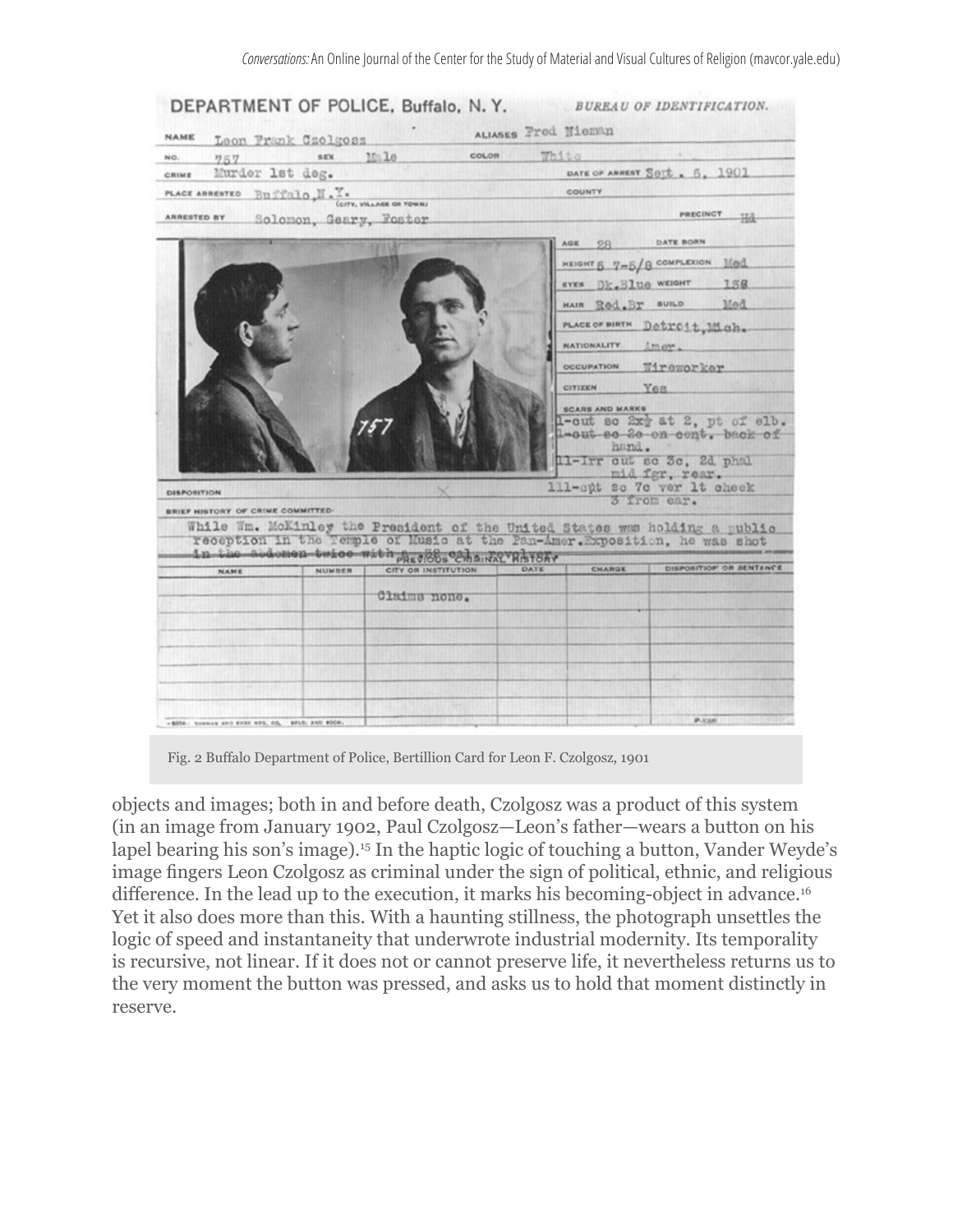*Conversations:* An Online Journal of the Center for the Study of Material and Visual Cultures of Religion (mavcor.yale.edu)



Fig. 3 Charles Horton & Co., Paul Czolgosz, Father of McKinley Assassin, 1902

© Lindsay Reckson

## **Citation Guide**

1. Lindsay Reckson, "William Vander Weyde, Leon F. Czolgosz, McKinley Assassin," Object Narrative, in *Conversations: An Online Journal of the Center for the Study of Material and Visual Cultures of Religion* (2014), doi:10.22332/con.obj.2014.51

Reckson, Lindsay. "William Vander Weyde, Leon F. Czolgosz, McKinley Assassin." Object Narrative. In *Conversations: An Online Journal of the Center for the Study of Material and Visual Cultures of Religion* (2014). doi:10.22332/con.obj.2014.51

## **Notes**

1. On events surrounding the assassination of President McKinley, see Eric Rauchway, *Murdering McKinley: The Making of Theodore Roosevelt's America* (New York: Hill and Wang, 2004) and Scott Miller, *The President and the Assassin: McKinley, Terror, and Empire at the Dawn of the American Century* (New York: Random House, 2011).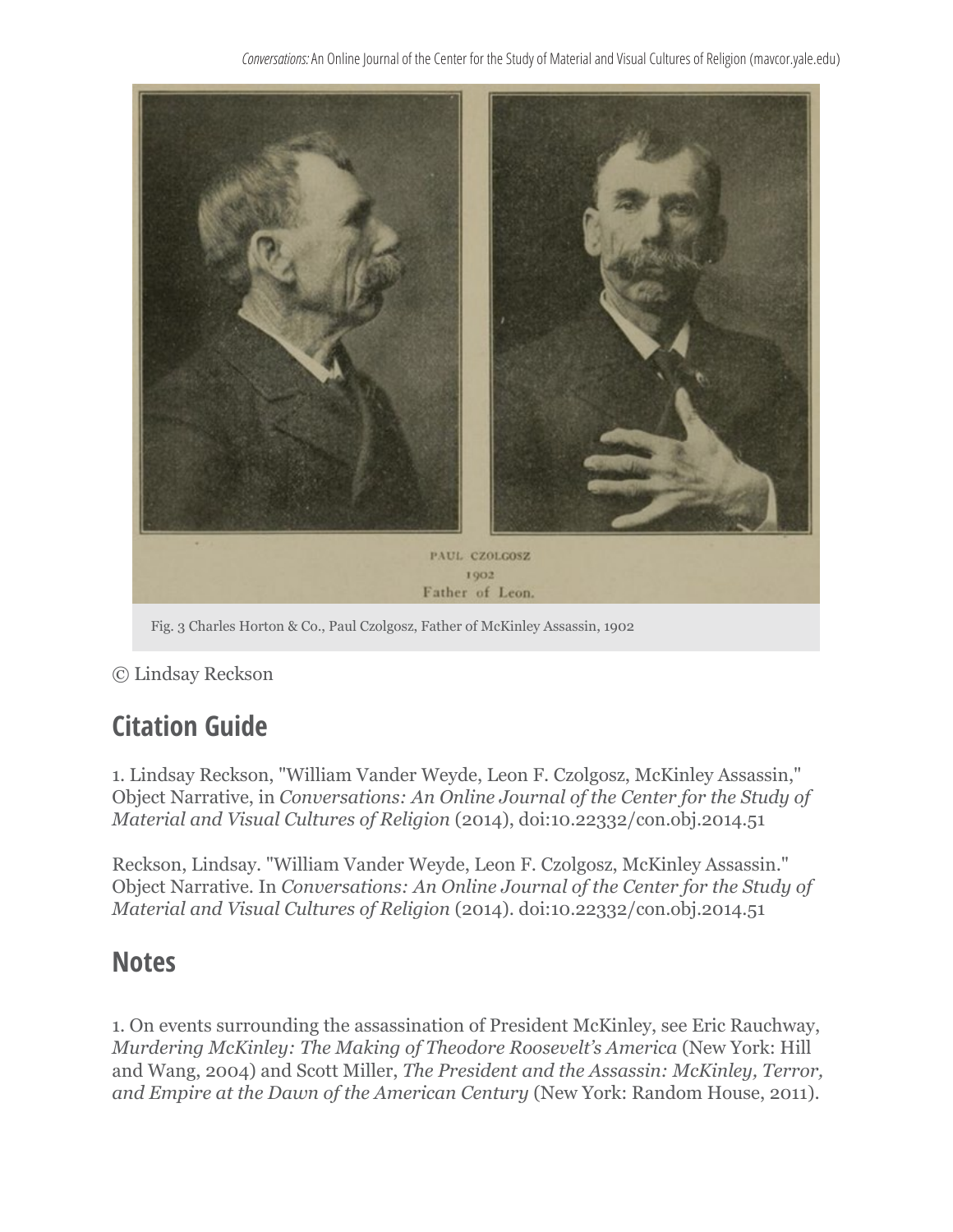- 2. Miller, *The President and the Assassin*, 329.
- 3. Rauchway, *Murdering McKinley*, 53.

4. Chauncy Montgomery McGovern, "Vander Weyde's 'News-Photography,'" *Broadway Magazine* 2, no. 9 (December 1898): 682.

5. Catalog note courtesy of George Eastman House.

6. William Dean Howells, "Execution by Electricity," *Harper's Weekly* 32 (January 1888): 23.

7. On the links between the electric chair and discourses of the sublime, see Jürgen Martshukat, "'The Art of Killing by Electricity': The Sublime and the Electric Chair," *The Journal of American History* 89, no. 3 (December 2002): 900-921.

8. On the rise of push-button technologies, see Rachel Plotnick, "At the Interface: The Case of the Electric Push Button, 1880-1923," *Technology and Culture* 53, no. 4 (October 2012): 815-845.

9. William Dean Howells, "State Manslaughter," *Harper's Weekly* 48 (February 1904): 196-198. Cited in Phillip English Mackey, ed., *Voices Against Death*: *American Opposition to Capital Punishment, 1787-1975* (New York: Burt Franklin & Co, 1976), 151.

10. Alfred Stieglitz, "The Hand Camera—Its Present Importance," *American Annual of Photography and Photographic Times Almanac* (New York: The Scovill & Adams Company, 1897), 18-27. Cited in Vicki Goldberg, ed., *Photography in Print* (Albuquerque: University of New Mexico Press, 1988), 215.

11. As Mark Seltzer notes, turn-of-the-century push buttons figured a form of "violent immediacy," forging "an identity between signal and act and an identity between communication and execution—'execution' in its several senses." Mark Seltzer, *Bodies and Machines* (New York: Routledge, 1992), 11.

12. See Mark Essig, *Edison and the Electric Chair: A Story of Light and Death* (New York: Walker & Company, 2005), 45-48.

13. Tim Armstrong, *Modernism, Technology and the Body: A Cultural Study* (New York: Cambridge University Press, 1998), 31-36.

14. While not an official mug shot, Vander Weyde's portrait appears to have been taken in close proximity to one; note the resemblance to the above image (Fig. 2) from the police report, in which Czolgosz wears the same clothing.

15. In his 1921 study *The Manner of the Man That Kills*, L. Vernon Briggs describes the